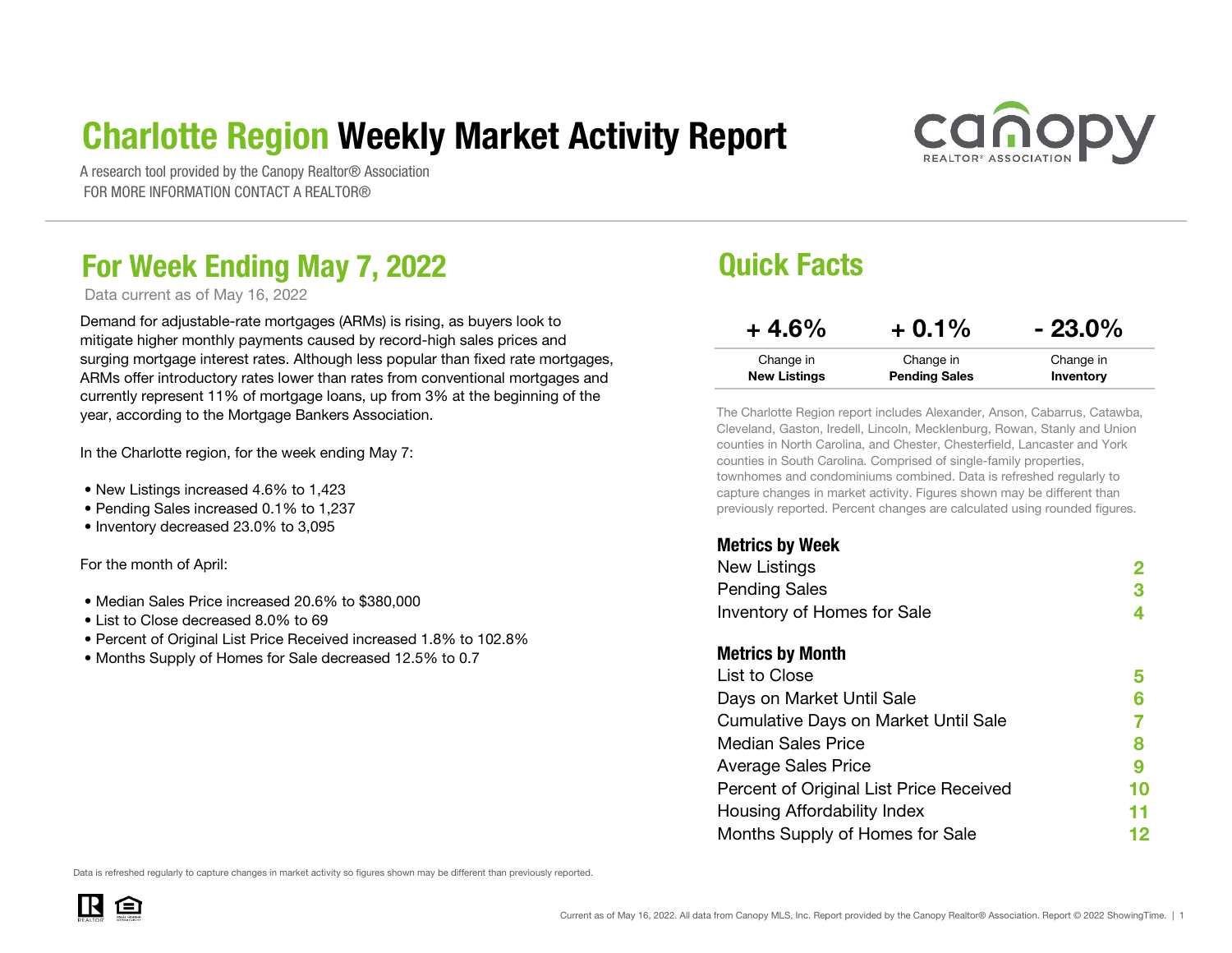### New Listings

A count of the properties that have been newly listed on the market in a given week.





| For the<br><b>Week Ending</b> | Current<br><b>Activity</b> | One Year<br>Ago | $+/-$    |
|-------------------------------|----------------------------|-----------------|----------|
| 2/12/2022                     | 1,031                      | 1,175           | - 12.3%  |
| 2/19/2022                     | 1,084                      | 1,080           | $+0.4%$  |
| 2/26/2022                     | 1,016                      | 1,174           | - 13.5%  |
| 3/5/2022                      | 1,215                      | 1,437           | $-15.4%$ |
| 3/12/2022                     | 1,164                      | 1,302           | $-10.6%$ |
| 3/19/2022                     | 1,171                      | 1,238           | - 5.4%   |
| 3/26/2022                     | 1,204                      | 1,274           | - 5.5%   |
| 4/2/2022                      | 1,273                      | 1,243           | + 2.4%   |
| 4/9/2022                      | 1,334                      | 1,335           | $-0.1%$  |
| 4/16/2022                     | 1,160                      | 1,304           | - 11.0%  |
| 4/23/2022                     | 1,332                      | 1,255           | $+6.1%$  |
| 4/30/2022                     | 1,359                      | 1,433           | - 5.2%   |
| 5/7/2022                      | 1,423                      | 1,361           | + 4.6%   |
| 3-Month Total                 | 15,766                     | 16,611          | $-5.1%$  |

#### Historical New Listing Activity

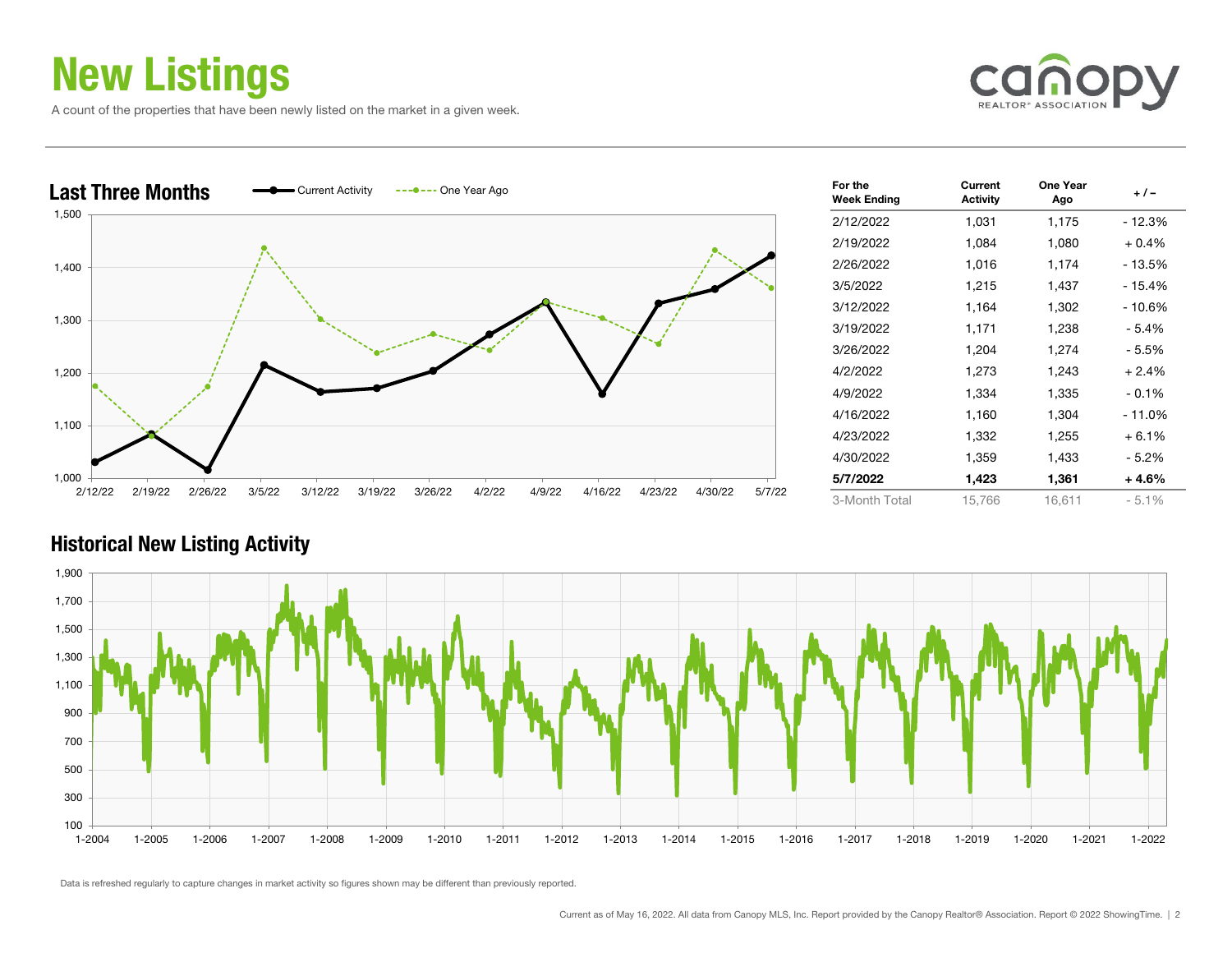### Pending Sales

 A count of the properties on which contracts have been accepted in a given week. Pending contracts include "Under Contract-Show" and "Under Contract-No Show" statuses.





| For the<br><b>Week Ending</b> | Current<br><b>Activity</b> | One Year<br>Ago | $+/-$    |
|-------------------------------|----------------------------|-----------------|----------|
| 2/12/2022                     | 1,074                      | 1,135           | - 5.4%   |
| 2/19/2022                     | 1,027                      | 1,109           | - 7.4%   |
| 2/26/2022                     | 1,035                      | 1,162           | $-10.9%$ |
| 3/5/2022                      | 1,083                      | 1,357           | - 20.2%  |
| 3/12/2022                     | 1,071                      | 1,184           | - 9.5%   |
| 3/19/2022                     | 1,079                      | 1,181           | - 8.6%   |
| 3/26/2022                     | 1,105                      | 1,181           | - 6.4%   |
| 4/2/2022                      | 1,062                      | 1,264           | $-16.0%$ |
| 4/9/2022                      | 1,174                      | 1,162           | $+1.0%$  |
| 4/16/2022                     | 1,221                      | 1,184           | $+3.1%$  |
| 4/23/2022                     | 986                        | 1,253           | $-21.3%$ |
| 4/30/2022                     | 1,254                      | 1,269           | $-1.2%$  |
| 5/7/2022                      | 1,237                      | 1,236           | $+0.1%$  |
| 3-Month Total                 | 14,408                     | 15,677          | $-8.1%$  |

#### Historical Pending Sales Activity



CanopyMLS, Inc. did not include "showable" under contract listings in the Pending Sales stats before July 2012. Listing agents report listings as Under Contract-Show earlier in the transaction. As a result, Pending Sales s refreshed regularly to capture changes in market activity so figures shown may be different than previously reported.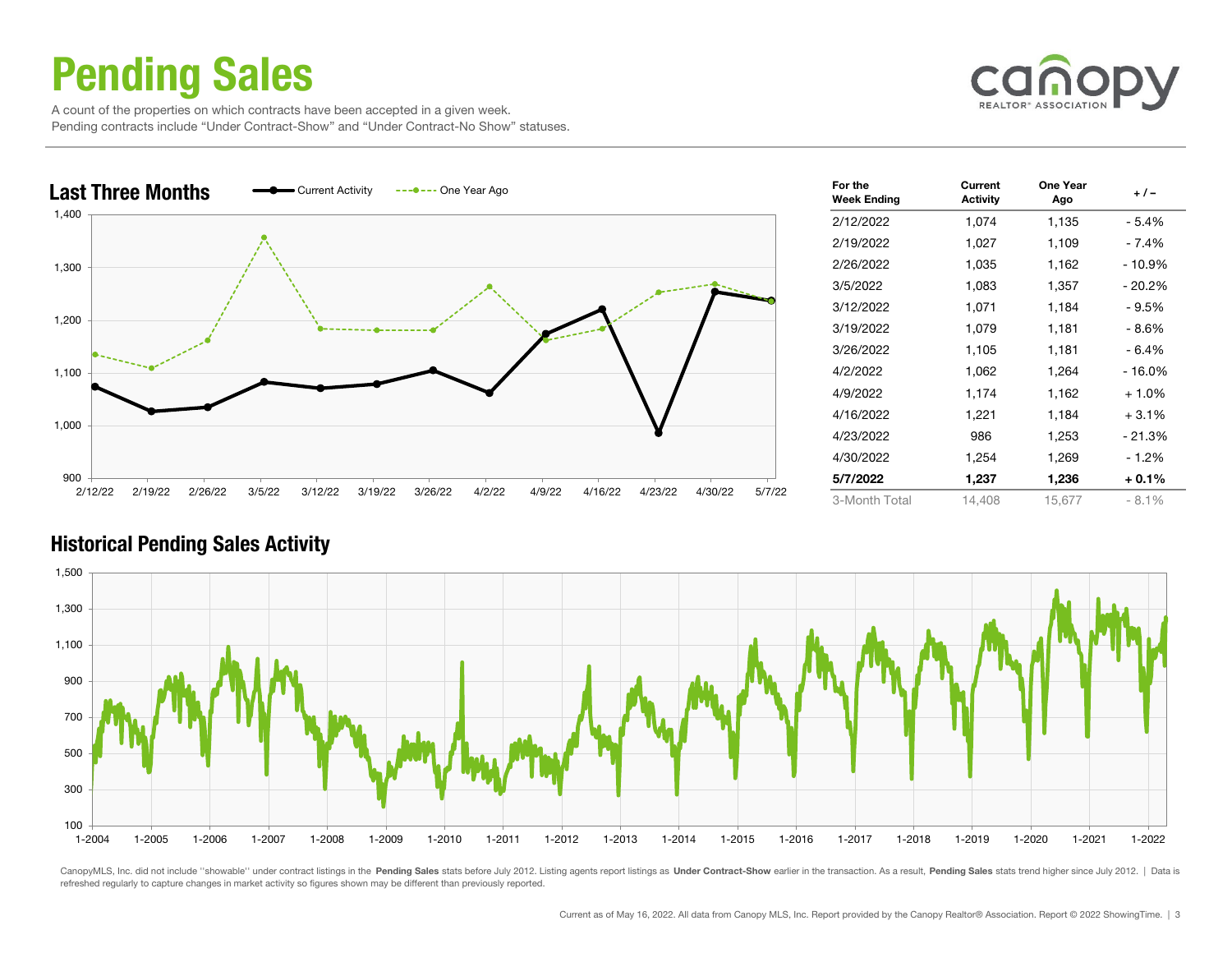### Inventory of Homes for Sale

The number of properties available for sale in active status at the end of a given week.





| For the<br><b>Week Ending</b> | Current<br><b>Activity</b> | One Year<br>Ago | $+/-$     |
|-------------------------------|----------------------------|-----------------|-----------|
| 2/12/2022                     | 3,235                      | 4,431           | $-27.0%$  |
| 2/19/2022                     | 3,129                      | 4,344           | - 28.0%   |
| 2/26/2022                     | 3,090                      | 4,263           | - 27.5%   |
| 3/5/2022                      | 2,939                      | 4,168           | - 29.5%   |
| 3/12/2022                     | 2,994                      | 4,146           | - 27.8%   |
| 3/19/2022                     | 2,953                      | 4,154           | - 28.9%   |
| 3/26/2022                     | 2,992                      | 4,099           | $-27.0\%$ |
| 4/2/2022                      | 2,964                      | 4,106           | - 27.8%   |
| 4/9/2022                      | 2,960                      | 4,068           | - 27.2%   |
| 4/16/2022                     | 3,018                      | 4,053           | - 25.5%   |
| 4/23/2022                     | 2,999                      | 4,000           | $-25.0%$  |
| 4/30/2022                     | 3,139                      | 4,005           | - 21.6%   |
| 5/7/2022                      | 3,095                      | 4,019           | $-23.0%$  |
| 3-Month Avg                   | 3,039                      | 4.143           | $-26.6%$  |

#### Historical Inventory Activity

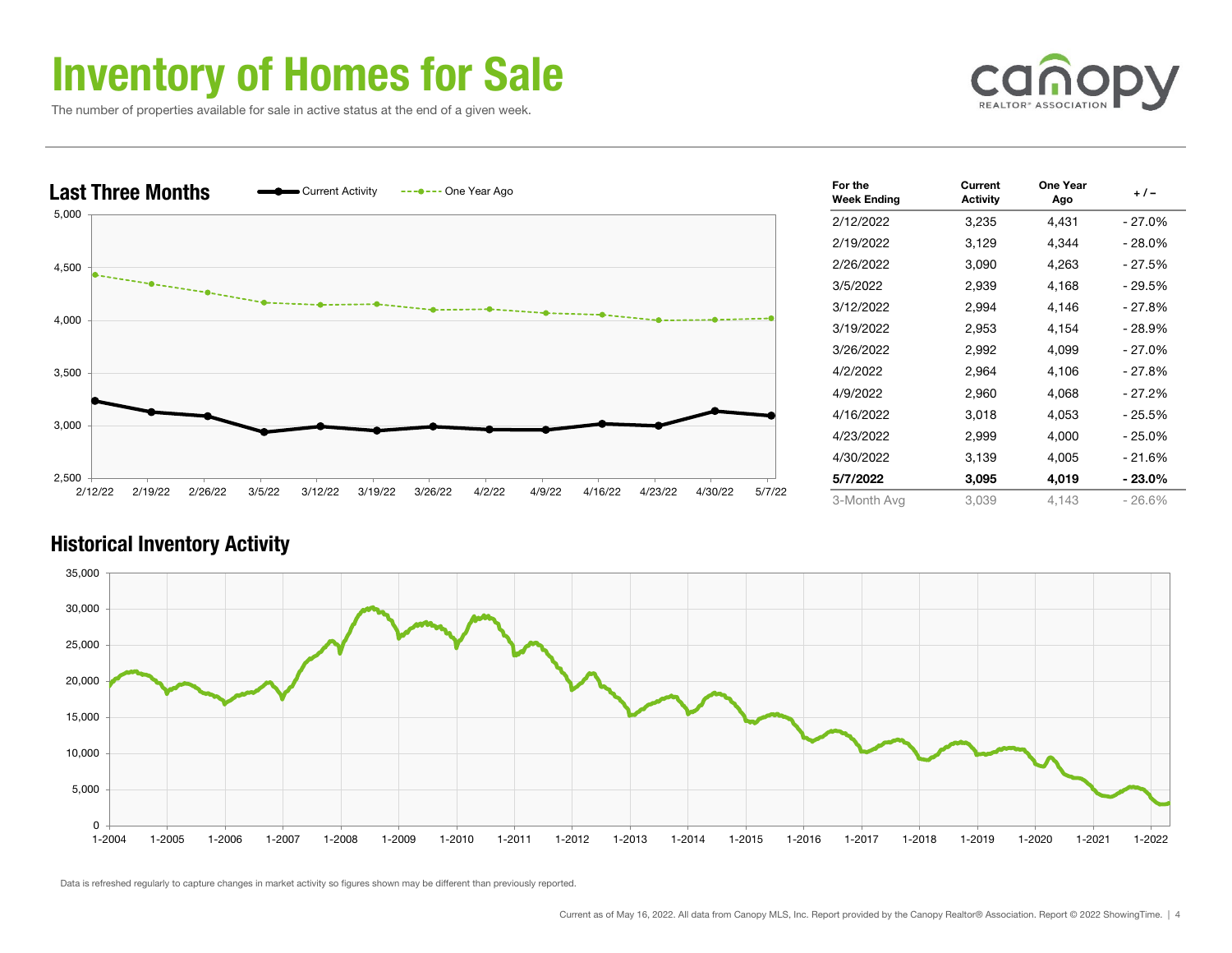### List to Close

"List to Close" provides the total number of days specific to the MLS number from "Listing Date" to "Sold Date."





#### Historical List to Close

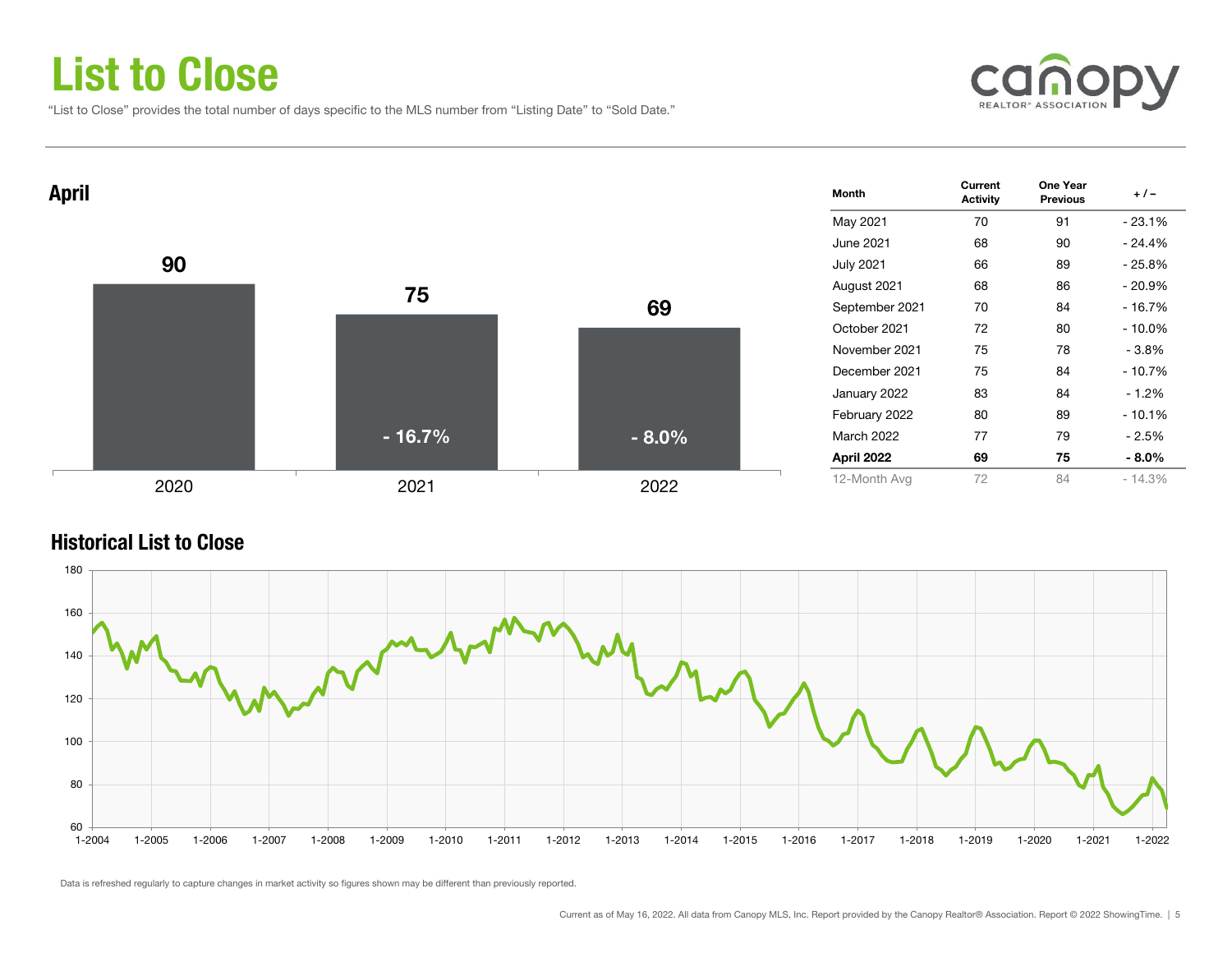### Days on Market

canopy

 Days on Market (DOM) tracks the days on market for a property specific to the MLS number. DOM accrues for "Active" and "Under Contract-Show" statuses. DOM does not include any days that the listing is in "Under Contract-No Show," "Temporarily off Market," "Closed/Sold," "Expired" and "Withdrawn" statuses.



#### Historical Days on Market

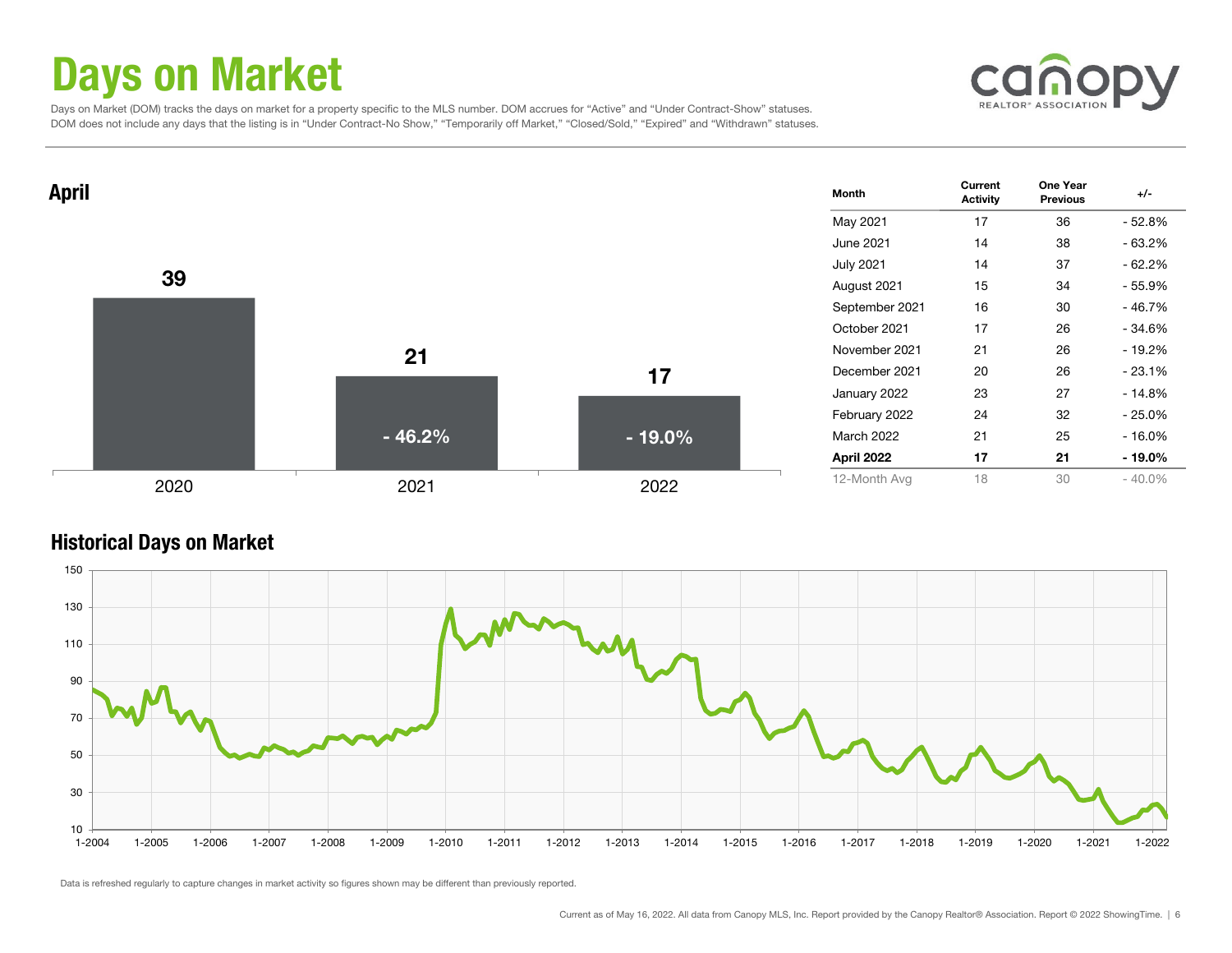### Cumulative Days on Market

 Cumulative Days on Market (CDOM) functions like Days on Market (DOM); except CDOM tracks the DOM for a property over multiple listings on the property. When a new listing is entered, the CDOM only resets to zero if the previous listing closed (sold) or if the previous listing has been off the market (expired or withdrawn) for more than 90 days.





#### Historical Cumulative Days on Market

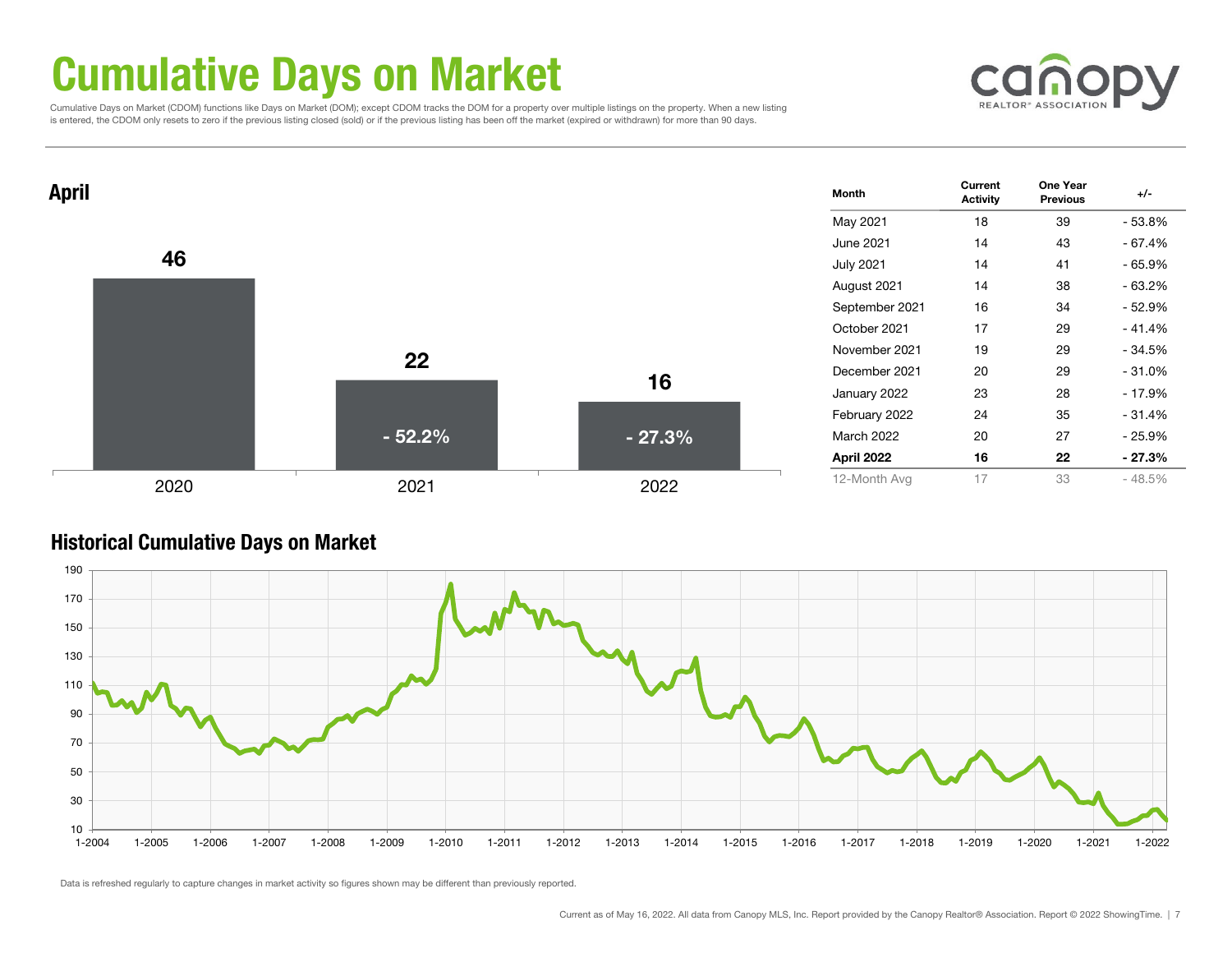### Median Sales Price

Median price point for all closed sales, not accounting for seller concessions, in a given month.



| <b>April</b> |           |           | Month             | Current<br><b>Activity</b> | One Year<br><b>Previous</b> | $+/-$     |
|--------------|-----------|-----------|-------------------|----------------------------|-----------------------------|-----------|
|              |           |           | May 2021          | \$324,000                  | \$265,000                   | $+22.3%$  |
|              |           |           | June 2021         | \$335,000                  | \$283,000                   | $+18.4%$  |
|              |           | \$380,000 | <b>July 2021</b>  | \$330,000                  | \$285,000                   | $+15.8%$  |
|              | \$315,000 |           | August 2021       | \$332,800                  | \$290,000                   | $+14.8%$  |
| \$275,000    |           |           | September 2021    | \$335,000                  | \$289,000                   | $+15.9%$  |
|              |           |           | October 2021      | \$335,000                  | \$290,000                   | $+15.5%$  |
|              |           |           | November 2021     | \$352,350                  | \$290,000                   | $+21.5%$  |
|              |           |           | December 2021     | \$349,900                  | \$291,700                   | $+20.0\%$ |
|              |           |           | January 2022      | \$349,900                  | \$285,000                   | $+22.8%$  |
|              |           |           | February 2022     | \$360,000                  | \$294,990                   | $+22.0%$  |
|              | $+14.5%$  | $+20.6%$  | <b>March 2022</b> | \$369,035                  | \$307,000                   | $+20.2%$  |
|              |           |           | April 2022        | \$380,000                  | \$315,000                   | $+20.6%$  |
| 2020         | 2021      | 2022      | 12-Month Avg      | \$345,000                  | \$290,311                   | $+18.8%$  |

### Historical Median Sales Price

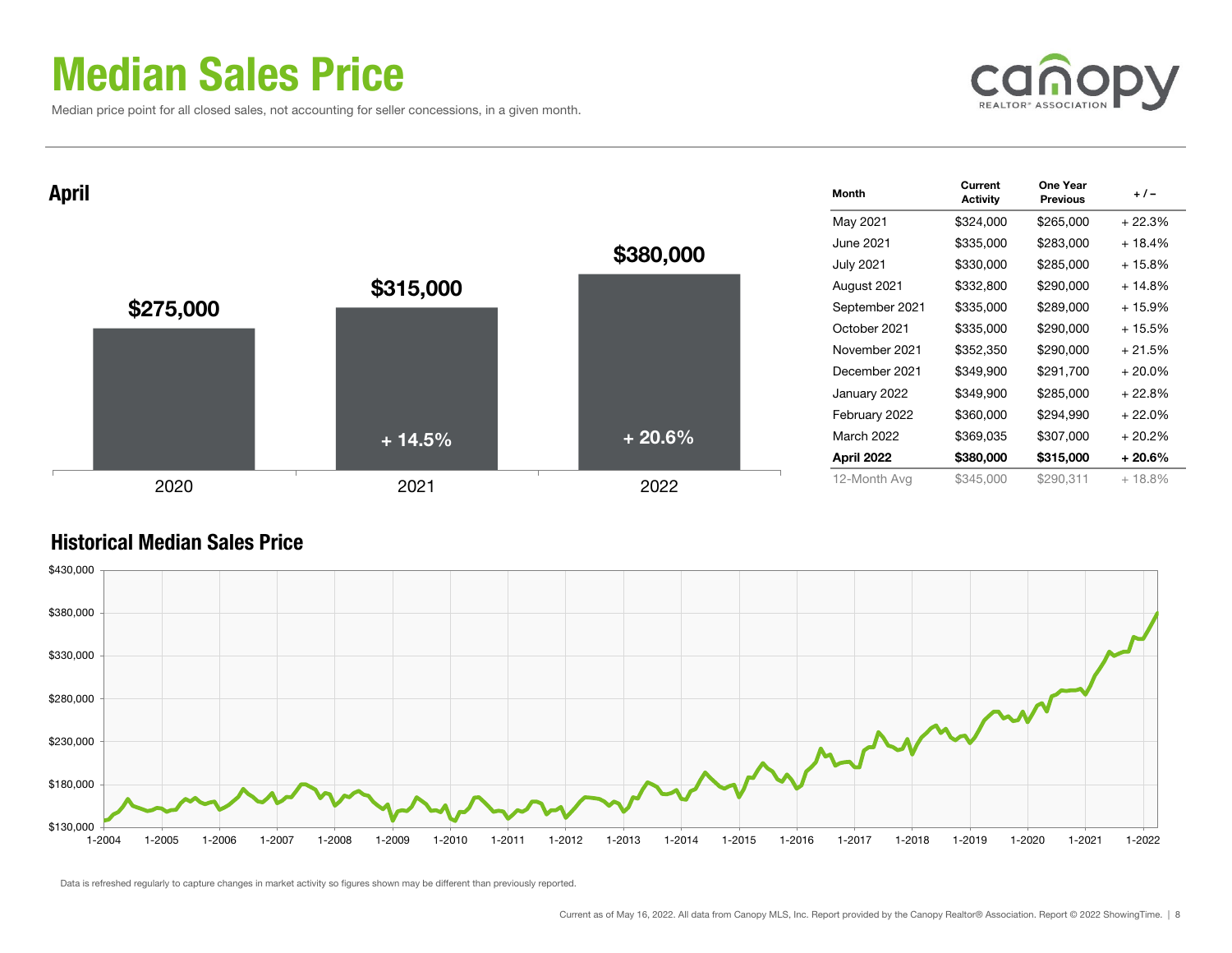### Average Sales Price

Average sales price for all closed sales, not accounting for seller concessions, in a given month.



| <b>April</b> |           |           | <b>Month</b>     | Current<br><b>Activity</b> | One Year<br><b>Previous</b> | $+/-$     |
|--------------|-----------|-----------|------------------|----------------------------|-----------------------------|-----------|
|              |           |           | May 2021         | \$394,219                  | \$309,794                   | $+27.3%$  |
|              |           |           | June 2021        | \$405,306                  | \$332,983                   | $+21.7%$  |
|              |           | \$448,980 | <b>July 2021</b> | \$397,548                  | \$344,471                   | $+15.4%$  |
|              | \$378,752 |           | August 2021      | \$392,784                  | \$350,475                   | $+12.1%$  |
| \$324,372    |           |           | September 2021   | \$387,504                  | \$348,085                   | $+11.3%$  |
|              |           |           | October 2021     | \$388,419                  | \$354,886                   | $+9.4%$   |
|              |           |           | November 2021    | \$408,024                  | \$348,739                   | $+17.0%$  |
|              |           |           | December 2021    | \$407,152                  | \$350,299                   | $+16.2%$  |
|              |           |           | January 2022     | \$393,068                  | \$339,989                   | + 15.6%   |
|              |           |           | February 2022    | \$406,627                  | \$341,057                   | + 19.2%   |
|              | $+16.8%$  | $+18.5%$  | March 2022       | \$428,491                  | \$371,572                   | $+15.3%$  |
|              |           |           | April 2022       | \$448,980                  | \$378,752                   | $+18.5%$  |
| 2020         | 2021      | 2022      | 12-Month Avg     | \$404,285                  | \$348,642                   | $+16.0\%$ |

#### Historical Average Sales Price

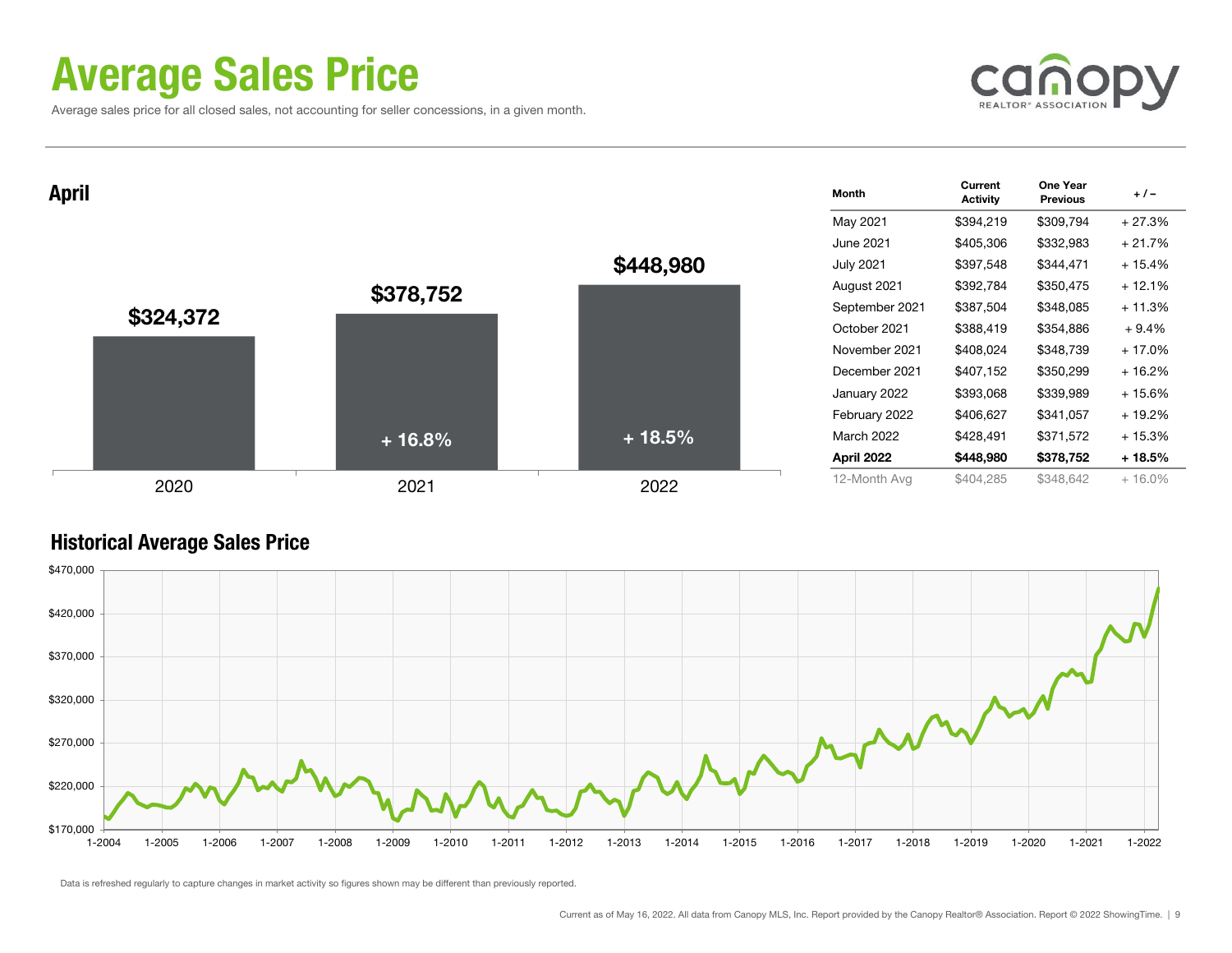## Percent of Original List Price Received

 Percentage found when dividing a property's sales price by its original list price, then taking the average for all properties sold in a given month, not accounting for seller concessions.



 $\mathsf{April}$  . The Month  $_\mathrm{Activity}$  one Year  $_\mathrm{Activity}$  one Year  $_\mathrm{Activity}$  one Year  $_\mathrm{1/ -}$ May 2021 101.6% 97.6% + 4.1% June 2021 102.0% 97.6% + 4.5%July 2021 101.8% 98.1% + 3.8% August 2021 101.5% 98.5% + 3.0% September 2021 101.0% 98.6% + 2.4% October 2021 100.5% 98.7% + 1.8% November 2021 100.2% 98.9% + 1.3%December 2021 100.2% 98.9% + 1.3%January 2022 100.1% 98.9% + 1.2% February 2022 100.6% 99.3% + 1.3% March 2022 101.9% 100.1% + 1.8% April 2022 102.8% 101.0% + 1.8% 12-Month Avg 101.2% 98.8% + 2.4% 97.7% 101.0% 102.8% 2020 2021 2022 + 3.4%+ 1.8%

#### Historical Percent of Original List Price Received

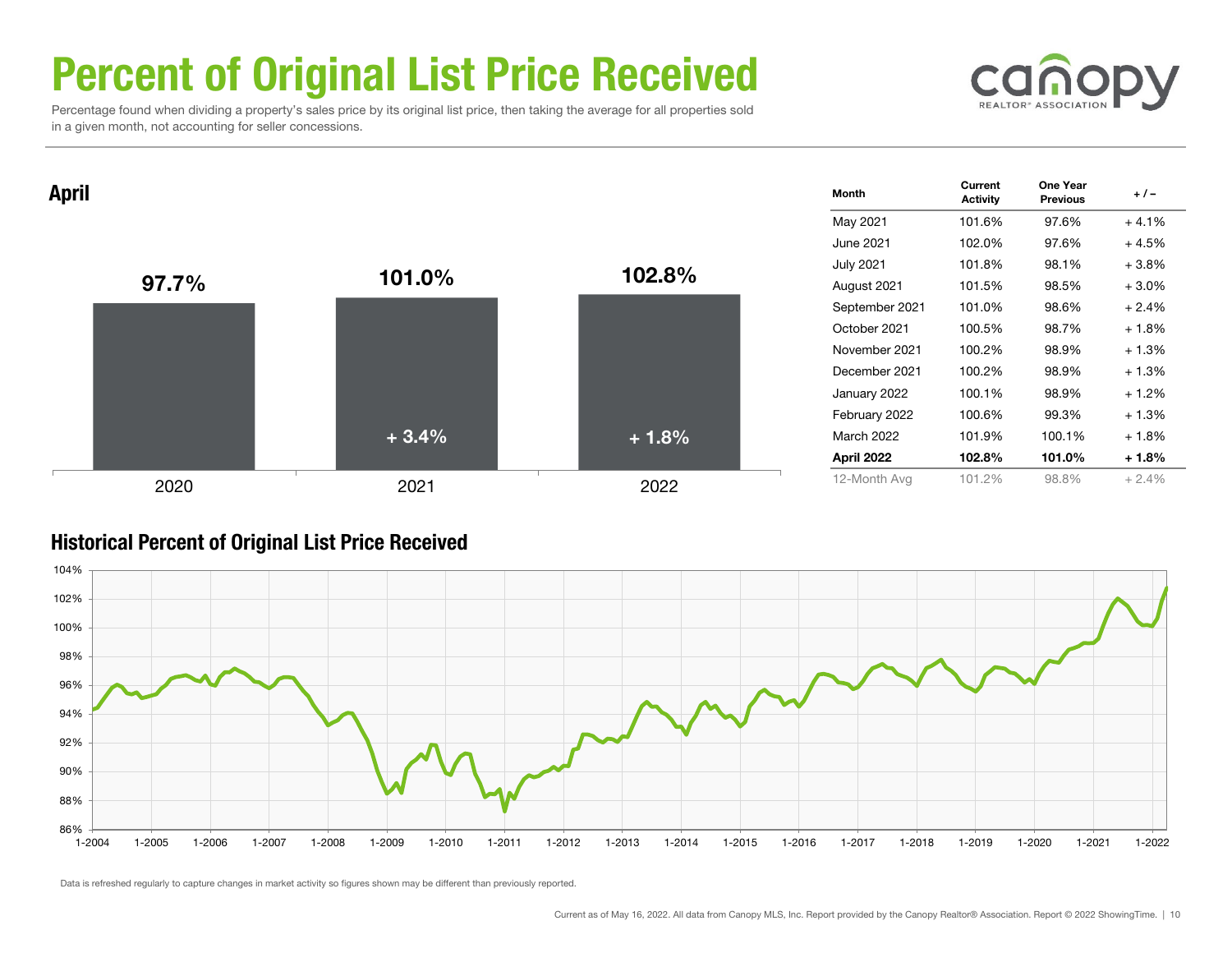# Housing Affordability Index



 This index measures housing affordability for the region. For example, an index of 120 means the median household income was 120% of what is necessary to qualify for the median-priced home under prevailing interest rates. A higher number means greater affordability.



#### Historical Housing Affordability Index